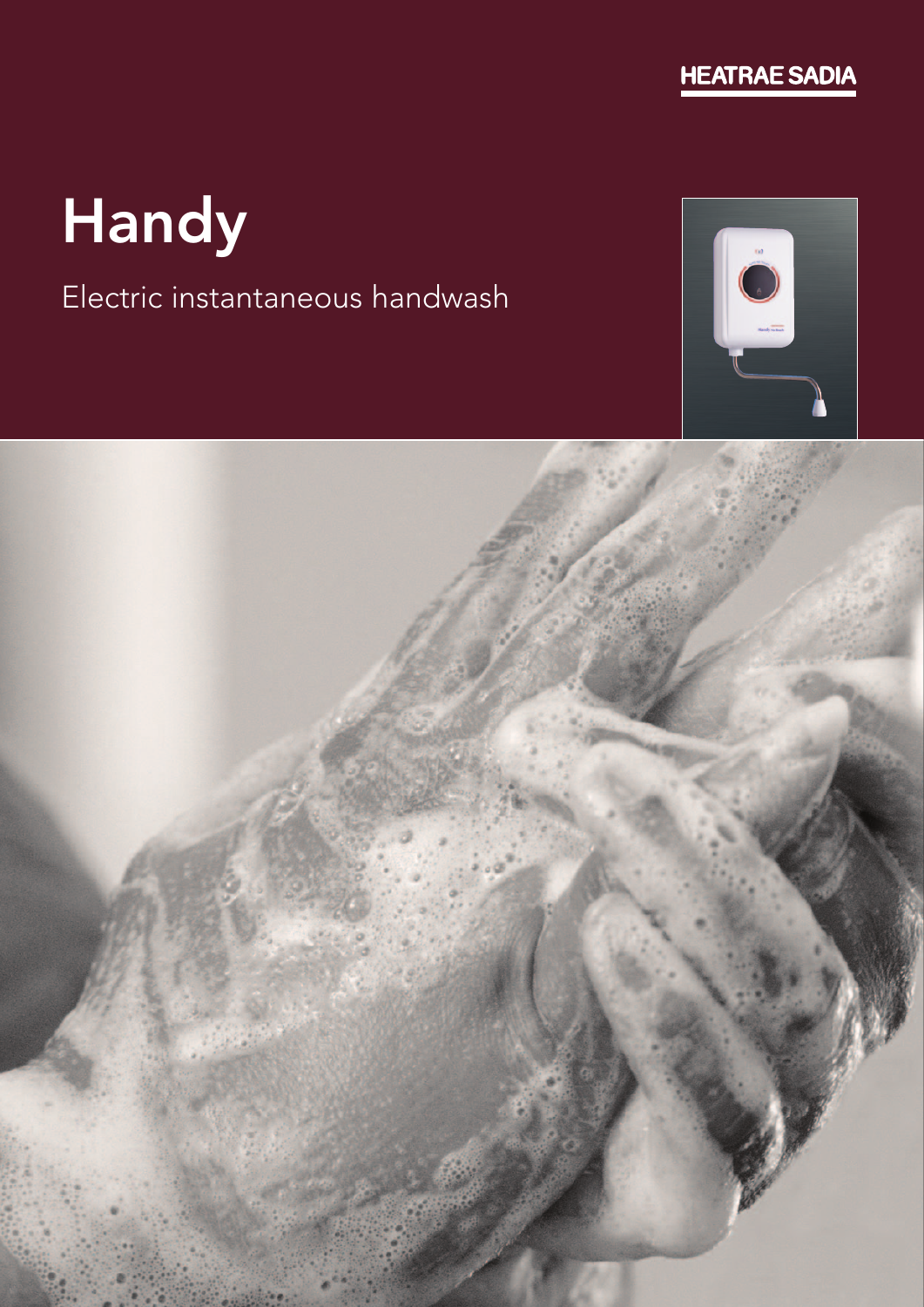## Handy



## A choice of three compact instantaneous hand wash units.

Handy 3 is rated at 3.1kW, and is suitable for connection to a convenient ring final circuit while the Handy 7 is a 7.2kW unit for applications where more hot water is required. An instantaneous no-touch hand wash unit for a cost effective and hygienic means of providing hot water for hand washing is available at a 3.1kW rating.

- • Easy to operate single return rotary control dial.
- • 'Power on' indicator.
- • Durable 200mm stainless steel swivel spout.
- • Consistent splash-free spray pattern.
- • 15mm female 'push fit' connection to water supply.
- Built in safety protection against dangers of scalding and excessive pressure build-up.
- • Two level temperature safety cut-out.
- • Flow / temperature stabiliser ensuring consistent outlet temperature.
- Built in pressure relief device.
- • Also available with 'no touch' control dial.
- • Water running time of 25 seconds Handy No Touch only.

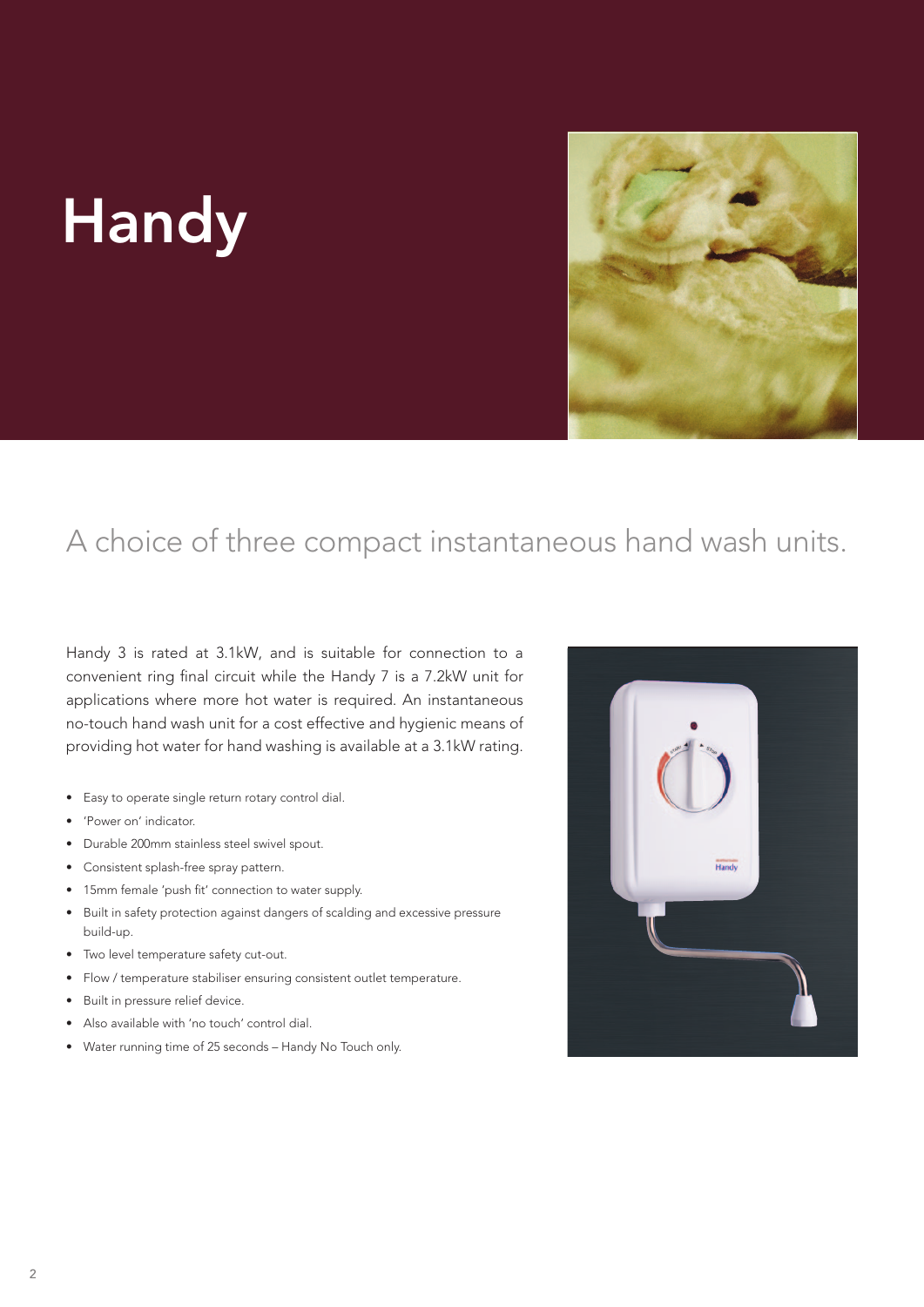## Full specifications, dimensions and ordering

#### Specification

#### Rating

Handy 3 – 3.1kW @ 240V (2.9kW @ 230V). Handy 7 – 7.2kW @ 240V (6.6kW @ 230V).

Handy No Touch – 3.1kW @ 240V (2.9kW @ 230V).

#### Controls

Handy 3/7 – Single turn rotary control dial for on / off, temperature and flow setting.

Handy No Touch – 'No touch' control dial for on / off. Temperature and flow setting via tamper-proof adjuster.

#### Outer casing

White moulded ABS plastic cover.

#### Heat unit

Copper sheathed rod-type element.

#### Water container Glass reinforced nylon.

Safety features

Self-resetting thermal cut-out set at 52°C for over heat protection. Non self-resetting second stage cut-out set at 92°C. Pressure relief device in the base of the container to prevent high-pressure build-up. Flow / temperature stabiliser maintains consistent outlet temperature under variable water pressure conditions. Pressure sensor cuts off power if flow is inadequate.

#### Ingress protection IPX5.

#### Approvals

Handy 3/7 – BEAB and Kiwa approved to UK water supply regulations. CE marked. Handy No Touch – Kiwa approved to UK water supply regulations. CE marked.

#### Installation

#### Fixing

Base assembly is secured to wall by two fixing screws, followed by electrical and plumbing connections. The spout and front cover are then attached. Two screws secure the front cover.

#### Plumbing

15mm female push fit at the base of the unit for bottom or rear (concealed) entry. Incoming feed pressure should be between 0.1Mpa (1 bar-14.5psi) and 0.7Mpa (7 bar-100psi).

#### Electrical

Cable entry from rear or bottom of unit. Special requirements of the BS 7671 (IEE Wiring Regulations) should be observed when installed in bathrooms. Units must be permanently connected to the electrical supply through a double-pole linked isolating switch. Handy 3 and Handy No Touch can be supplied from a ring final circuit via a fused spur with a double pole linked isolating switch with a 13A minimum breaking capacity.

Cable – 1.5–2.5mm². The 7.2kW Handy requires a dedicated circuit and switch rated at 30A minimum. All electrical work must comply with the latest edition of BS 7671 (IEE Wiring Regulations).

#### **Guarantee**

Handy 3/7 and Handy No Touch carry a full two year transferable on-site service support guarantee against faulty manufacture or materials provided that:

- It has been correctly installed as per the instructions contained in the instruction manual and all relevant Codes of Practice and Regulations in force at the time of installation.
- It has been installed in the UK.
- It has not been modified in any way, other than by Heatrae Sadia Heating.
- It has not been tampered with or been subjected to misuse or neglect.
- Within 60 days of installation the user completes and returns the certificate supplied along with the proof of purchase to register the product.

Evidence of purchase and date of supply must be submitted. The guarantee is transferable. This guarantee does not affect your statutory rights.



### Dimensions – Handy 3/7 Model Handy 3/7 E (mm) 240.5 C (mm) 96.8 B (mm) 151 A (mm) 368.6 D (mm) 250.6  $A \cap D$ B  $\sqrt{2}$ E



| Ordering guide         |                          |                 |
|------------------------|--------------------------|-----------------|
| Model                  | Rating<br>@ 240V<br>(kW) | Product<br>code |
| Handy 3                | 3.1                      | 95:020:113      |
| Handy 7                | 7.2                      | 95:020:114      |
| Handy No Touch         | 3.1                      | 95:020:115      |
| Extended Spout (380mm) |                          | 95:970:558      |